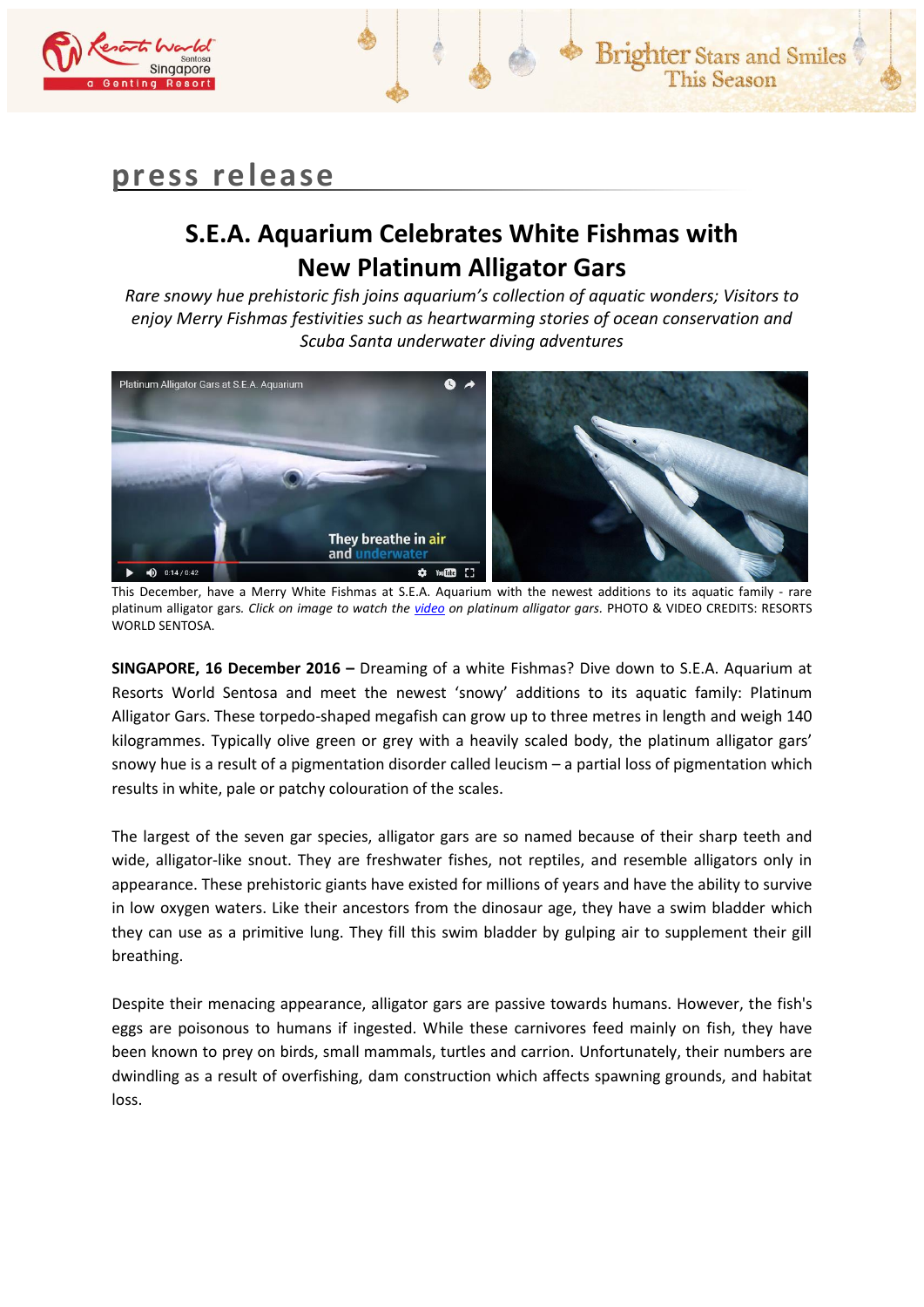

Visitors can come up close with the platinum alligator gars at the Central and South American exhibits at S.E.A. Aquarium, located next to the Twilight Reef habitat. The aquarium is home to 100,000 marine animals across 800 species.

From now till 2 January 2017, visitors can experience Merry Fishmas festivities at the aquarium including Mrs Santa's marine animal stories to learn about conservation, and Scuba Santa and Elf underwater diving adventures as they provide treats for the marine animals. In addition, merrymakers can marvel at a sparkling 3.2-metre tall Christmas tree made of over 300 plastic bottles and learn a thing or two about recycling and upcycling everyday objects to contribute towards conservation. Kids can get hands-on at Sea Protector activity stations to learn more about endangered marine life and how they can save them.

To add on to the festivities, visitors can embark on the Enchanted Sea Trail to discover marine animals that inspired water-type Pokémon. Those who wish to level up their Pokémon experience can explore the colourful world of Pokémon and meet the adorable Pikachu mascot at the interactive Pokémon Research Exhibition, held for the first time outside Japan.

Singapore residents enjoy 1-day passes to S.E.A. Aquarium at S\$34 (adult) and S\$22 (child/senior). All passes are bundled with admission to the Pokémon Research Exhibition and S\$5 retail voucher (with minimum spending of S\$30). Resorts World Sentosa donates S\$10\* to Community Chest for every S.E.A. Aquarium ticket purchased in December. Visitors can play their part for charity and visit the aquarium for a good cause this festive season.

For more information, visi[t www.rwsentosa.com/seaa.](http://www.rwsentosa.com/seaa)

\*Up to a maximum donation of S\$300,000.

**– END –**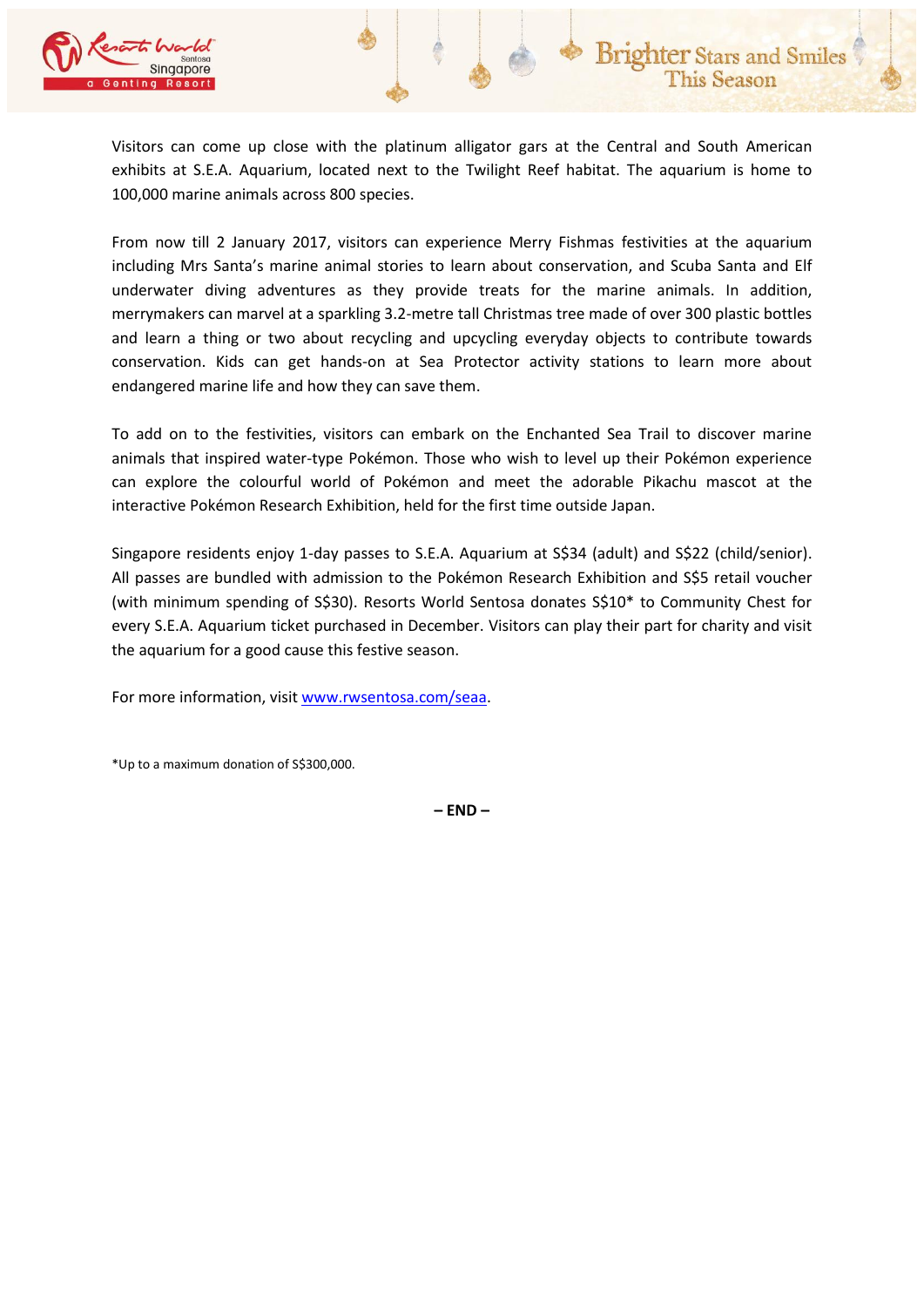

#### **Note to Editors**

- 1. Photos and videos can be downloaded fro[m https://app.box.com/v/MerryFishmas](https://app.box.com/v/MerryFishmas)
- 2. All photos and videos are to be attributed to **Resorts World Sentosa**



Dive down to S.E.A. Aquarium at Resorts World Sentosa and meet the newest 'snowy' additions to its aquatic family: platinum alligator gars. The gars' snowy hue is a result of a pigmentation disorder called leucism – a partial loss of pigmentation which results in white, pale or patchy colouration of the scales.



 $\mathbf{\hat{v}}$ 

From now till 2 January 2017, visitors to S.E.A. Aquarium can catch the underwater diving adventures of Scuba Santa and Elf as they provide treats for the marine animals as part of Merry Fishmas festivities.

Click on image to watch the [video](https://www.youtube.com/watch?v=3hocgNsgXyE) on Merry Fishmas festivities at S.E.A. Aquarium.